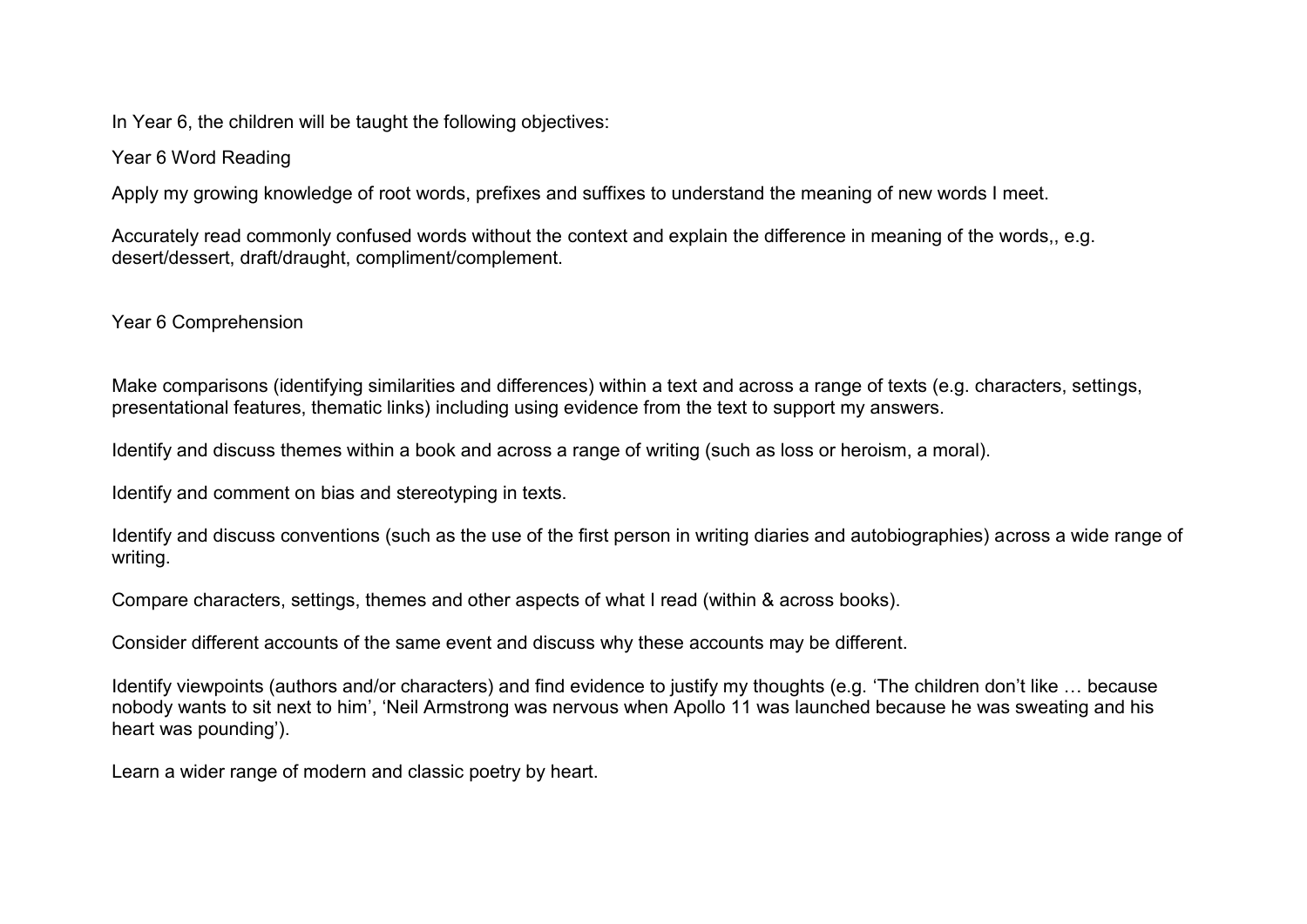Prepare plays to read aloud and to perform, showing understanding through intonation, tone and volume so that the meaning is clear to an audience.

Independently, use the context to infer the meaning of a word (inc homophones).

Summarise the main purpose of the text and identify key details that support this (e.g. 'It's all about looking after your teeth because it talks about why you should go to the dentist and foods that are bad to eat').

Make comments which show a deep understanding which are supported by relevant reference or quotation (e.g. selects key information only).

Ask a range of questions to improve my understanding.

Make inferences about characters' feelings, thoughts and motives from their actions (e.g. 'Jill placed the diary into a shoe box and placed it under her bed.' Why do you think Jill did this?)

Justify all inferences with several pieces of evidence from across a text (e.g. People may not think to look in a shoe box and she was putting it out of sight under her bed).

Identify different layers of meaning within a text (e.g. different meanings/connotations of a word; connotations in a political speech or advertisement)

Explain different predictions using details stated and implied (e.g. I think…. or ….. will happen because…).

Identify a range of language features (e.g. metaphor, simile, analogy, personification, imagery, style & effect).

Discuss the effect of a range of language features, (e.g. ''inked up' really describes the blackberries changing colours as they ripen').

Evaluate an author's use of language (e.g. figurative language).